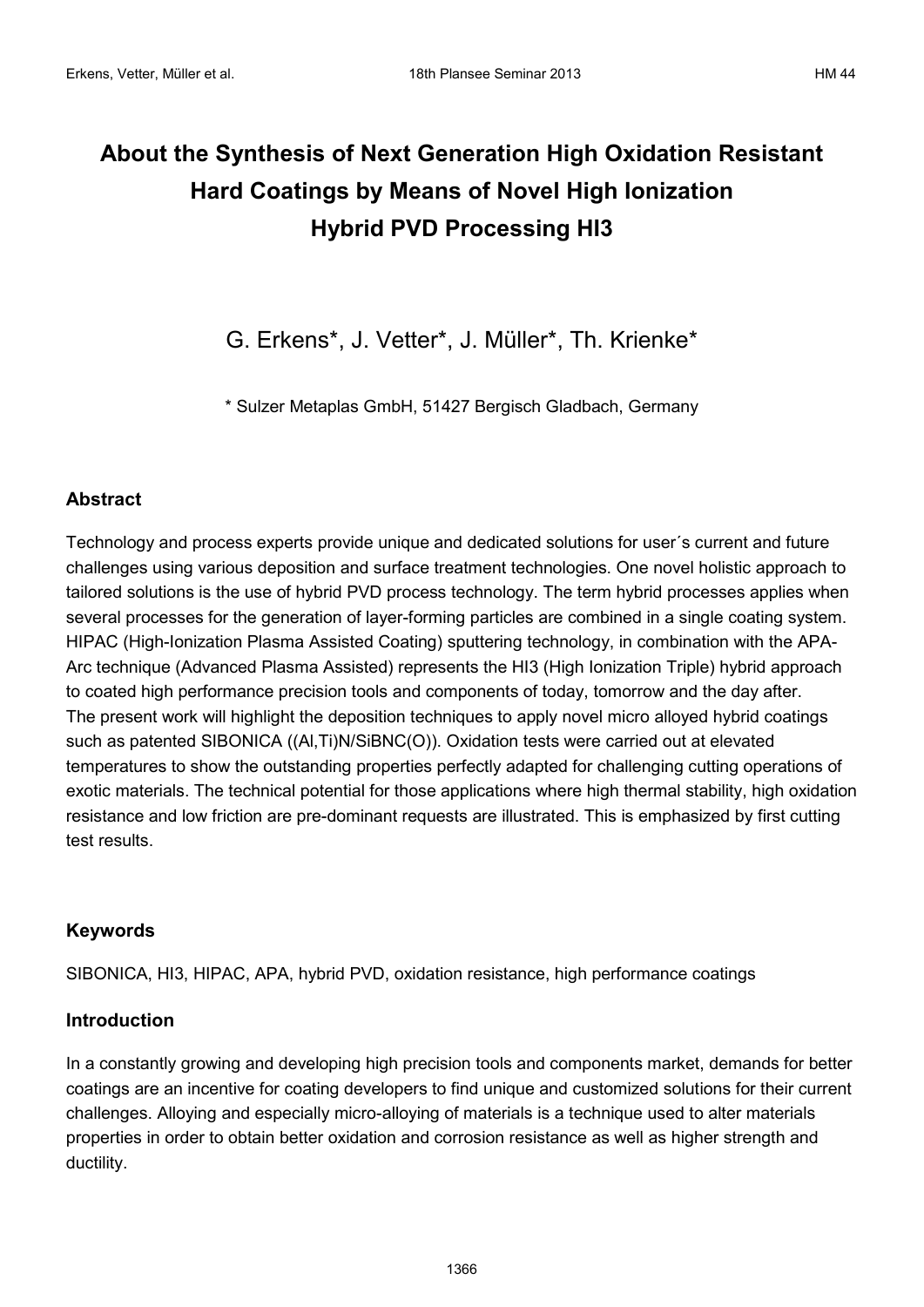With the ever increasing request to higher productivity especially the conditions at the cutting edges during machining are becoming more and more severe, especially while machining exotic materials like for instance complex Ti alloys, austenitic steels or high temperature alloys. At the cutting edges temperatures can exceed easily 1.000 °C and pressures close to the cutting edge could end up at 2 GPa and higher. We see thermal shock stress for instance during milling and as a result also thermal cracks especially at the flank face. Tribo-chemical wear is leading to crater wear at the rake face and fatigue can occur as a result from vibrations. Resulting from that tailored coating solutions have to meet more and more the challenging demands.

In the following the aspiration to a novel high temperature resistant tool coating is described.

## **The Genesis of the HI3 SIBONICA Approach**

#### *The Motivation*

The above described ever increasing demands of innovative cutting applications can only be met by tailored coating solutions starting with the selection of the correct substrate material, the most appropriate shape and micro geometry. An application specific surface and edge preparation, a top of the edge coating solution with an innovative and outstanding coating design and a post treatment to structure and smooth out the coated surface are strong determinants for success.

The coated surface has to protect against thermal degradation, abrasive wear, chemical and tribochemical wear. There has to be best adhesion and well matched stress values between substrate and coating but low adhesion tendency of the coating and work piece material. The predominant determinant to machine more productively exotic materials is the thermal stability of the coating material. Best high temperature properties are requested. So, to achieve "best high temperature properties" was the trigger to start a feasibility study on the most promising approaches to a novel coating and coating design. After intensive research we ended up with SiBCN based coating systems.

## *Why Consider Si-B-C-N Based Coatings?*

The highest scientific published oxidation resistance for a coating system that might be best suited for cutting applications is SiBCN. J.J.Gengler et al [1], J.Vlcek et al [2,3], Kalas et al [4] and others reported on outstanding temperature stability and oxidation resistance of 1,400°C and even higher. Under specific conditions and environment 1,700 [3,5] could be achieved. Zeman [5] reported that e.g. a  $Si<sub>32-33</sub>B<sub>10</sub>C<sub>2</sub>N<sub>50-51</sub>$  films with N/(Si+B+C) = 1.1-1.2, retained their amorphous structure up to 1,600°C without any structural transformations and detectable mass changes. A slight crystallisation started to develop just above this temperature. SiBCN coatings have a low thermal coefficient of expansion, a low thermal conductivity (< 2 Wm<sup>-1</sup>K<sup>-1</sup>)[1], they show low residual stress and the hardness is in the range of 27GPa [4] with a pretty high elastic recovery (72%- 88% [1,2,4]). So, Gengler [1] concluded that especially the lower thermal transport property of these films, due to the stability of the amorphous state at high temperatures, is one material aspect that is ideal for thermal barrier applications such as nonoxide ceramic coatings for cutting tools.

Considering the mass change at elevated temperatures one can see no change at all up to 1,300°C [4]. Fig. 1(a) illustrates the mass change versus the annealing temperature. In some reports one can also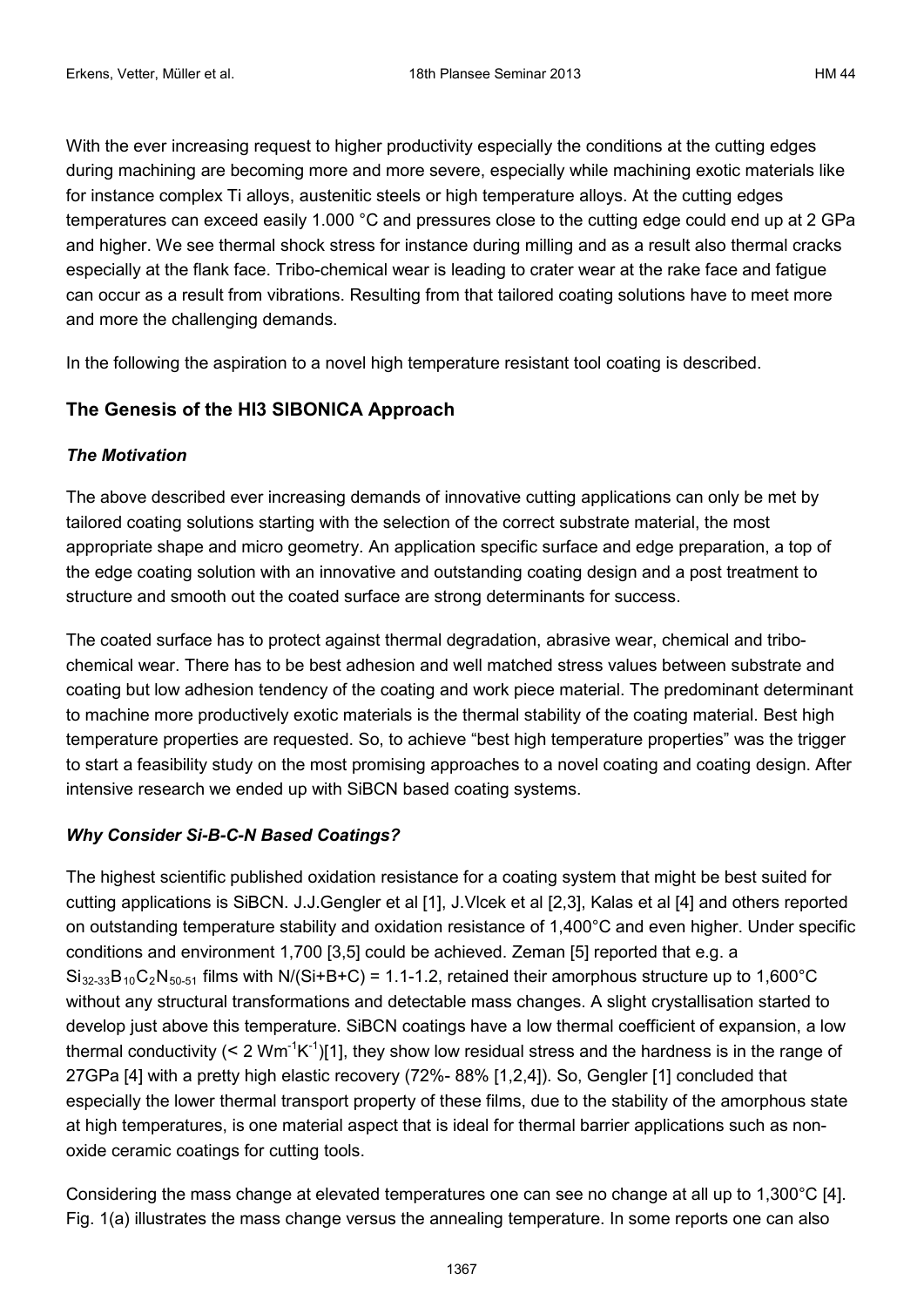find oxidation stability up to 1,700°C [3], depending on the coating composition. A stable, amorphous oxide top layer is generated pretty fast protecting against bulk oxidation (Fig. 1(b)). Most probably also B<sub>2</sub>O<sub>3</sub> providing low friction at elevated temperature and other complex oxides are generated.



Figure 1: (a) Mass change for oxidation stability of a SiBCN coating (N/(Si+B+C) = 1.16) vs. the annealing temperature [4] (b) SEM of an amorphous top-layer with an optimized structure after annealing protecting against SiBCN bulk oxidation [1]

So the decision was clear. The overall very encouraging scientific results were the reason why decided for the development of a SiBCN based high performance coating on an industrial coater.

# **Selection of the Development Platform and the Deposition Technique**

# *Experimental Setup*

The SIBONiCA coatings presented in the following were prepared in an industrial DOMINO S PVD coating unit from Sulzer Metaplas. The platform to apply high performance coatings with APA Arc, HIPAC (Sulzers HIPIMS), HI3 or other hybrid combinations (AEGD soft nitriding, PACVD) was the modular unit for production and development (Fig. 2). The system could be configured according to the needs of the process by using different modules.



Figure 2: (a) METAPLAS.DOMINO S, L (b) METAPLAS.DOMINO MINI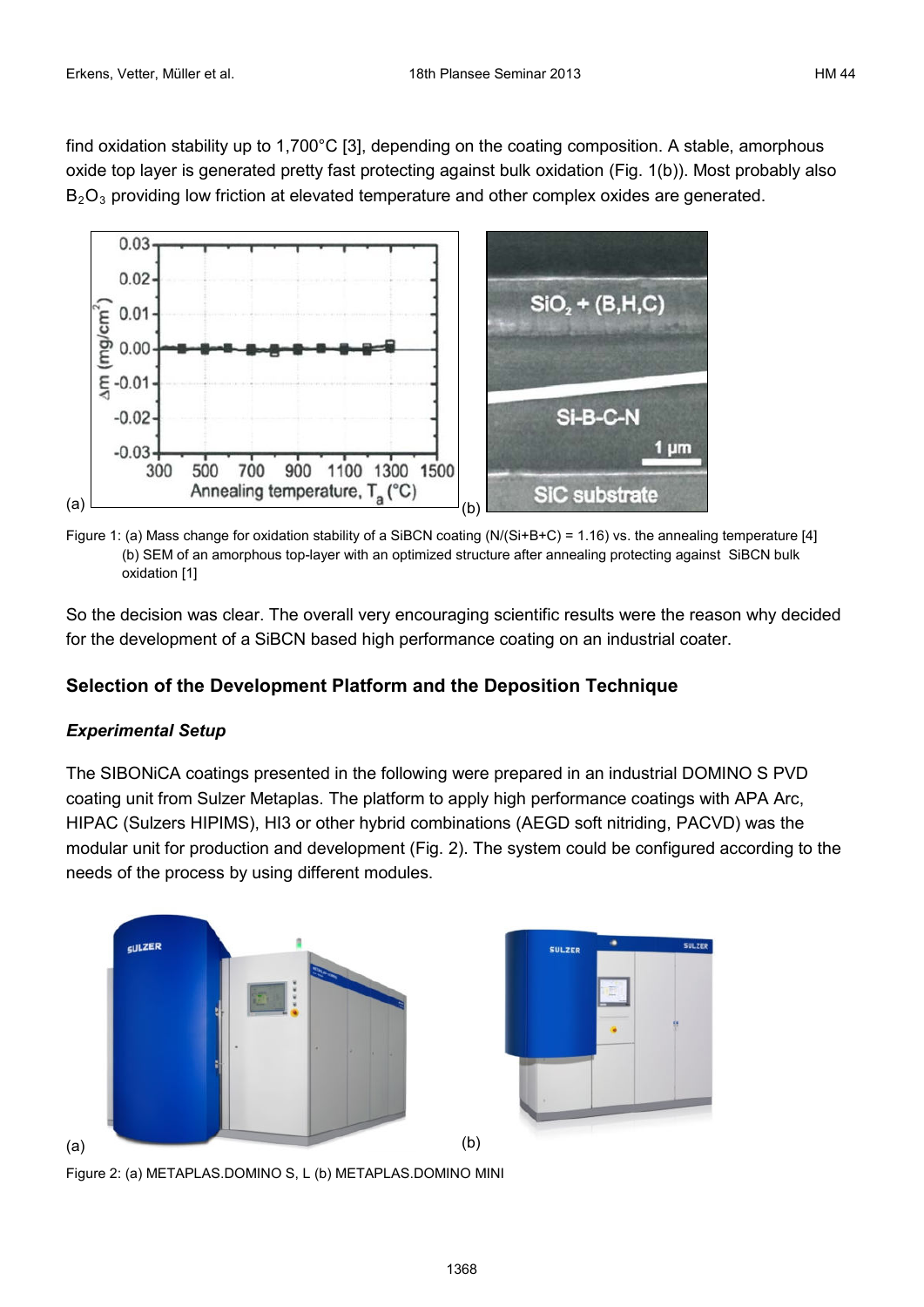APA (Advanced Plasma Assisted) Arc and sputtering technology (dc, mf, HIPAC, rf) modules were implemented in the equipment concept to provide any solution for thin coatings. Furthermore DLC coating modules and combination treatment modules, the combination of nitriding and PVD or PACVD, were available. The latest HIPAC and HI3 technology modules have been demonstrating perfect fit to industrial and production related requirements. The coater was equipped with the highly efficient plasma cleaning process AEGD (Arc Enhanced Glow Discharge) as well. This additional fine-cleaning led to unchallenged coating adhesion. The HIPAC and HI3 technology also took advantage of the extremely high ionization of process gases provided by AEGD.

The technical features of the used coater allowed producing an enormous number of individually tailored coatings fast, reliably and fully automatic on metal, ceramic and plastic surfaces for different applications. First milestones in coating development coming with the unit were films also known as Micro Alloyed Coatings (MAC) [6]. MAC should be the starting point for the combination with SiBCN. The modular system allowed the combination of different modules and technologies to hybrid processes. The availability of two high-ionization processes, HIPAC and APA-Arc, obviously led to the logical combination of both processes to a hybrid process meeting industrial standards, known as HI3.

The next step in the development sequence was, choosing the right modules from the DOMINO universe to apply the novel SiBCN based films. As we aspired for a certain coating design we had to select the most appropriate deposition technology.

# **How to Orchestrate the Available Modules to Approach Si-B-C-N Based High Performance Coatings?**

For a high performance SiBCN based tool coating we aspired to a coating design, with a bulk hard coating e.g. AlTiN or TiSiXN, a graded nano-structured transition zone, a mixed zone of AlTiN/SiBCN or TiSiXN/SiBCN before merging into a SiBCN amorphous top-layer. Figure 3 illustrates the basic coating design we aimed for.



Figure 3: The principle coating design aspired to.

The constraints for the most appropriate technology were: feasibility, operating and energy efficiency, reliability, reproducibility, flexibility, low cost of ownership, high ion-to-neutral ratio of evaporated species. Taking these constraints into consideration the next step was to assess the different modules or a combination of these modules.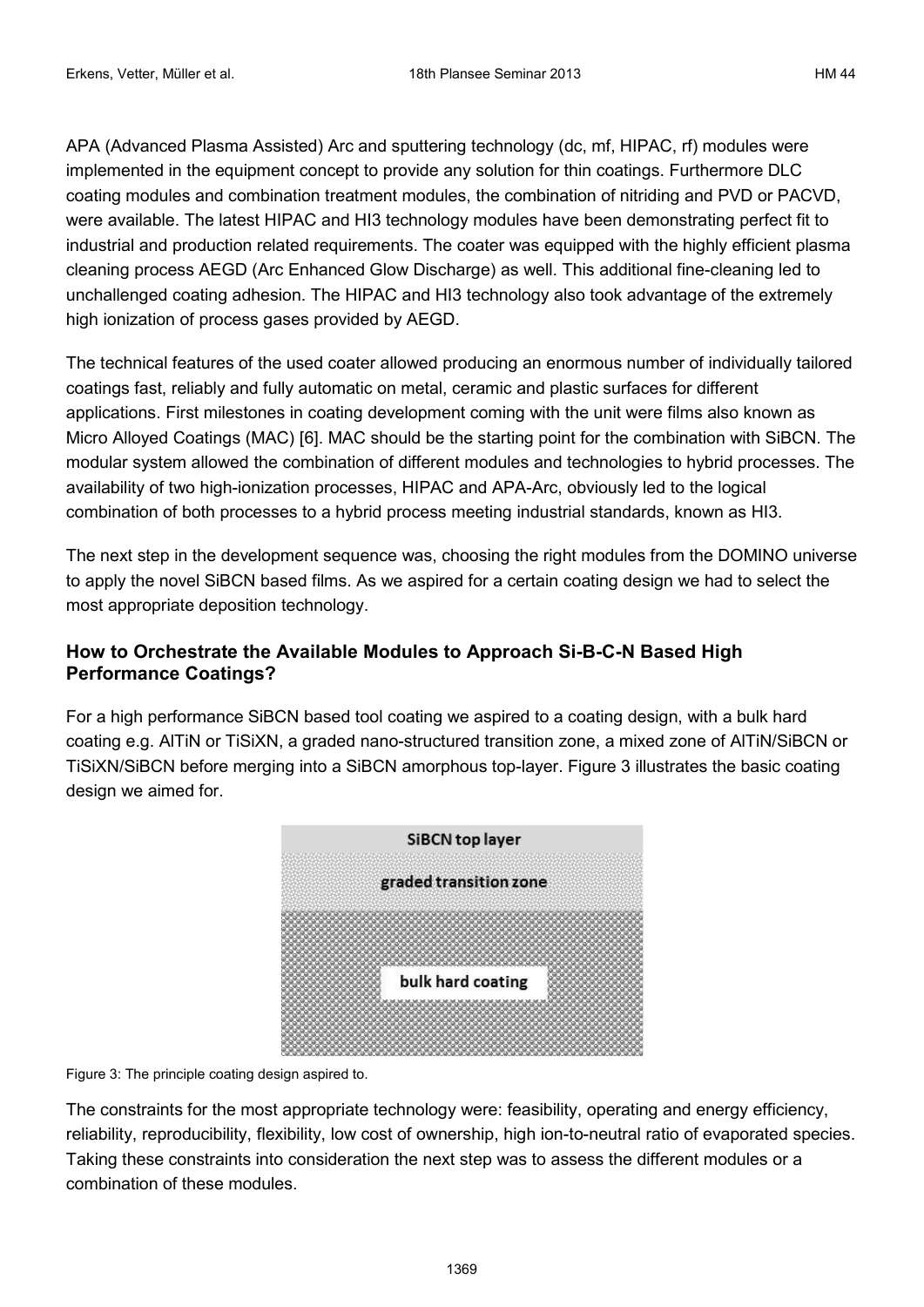The unit was equipped with 4 flanges. In principle the flanges can be equipped only with Arc evaporators, only with sputtering magnetrons or any mix of both technologies. Taking into account the above constraints especially the aspiration to keeping the ion-to-neutral ratio at the highest level the technology or the technology combination should be chosen with best match of technical feasibility, productivity and quality. Fig 4 provides an overview of the different options that were assessed.

| option:                | $\mathbf{1}$       |     | з                    | 4             | 5<br>$\sim$    | 6                          |
|------------------------|--------------------|-----|----------------------|---------------|----------------|----------------------------|
| SiBCN top layer        | mf/rf              | Arc | mf/rf                | <b>HiPIMS</b> | <b>HiPIMS</b>  | <b>HiPIMS</b>              |
| graded transition zone | dc<br>$+$ dc/mf/rf | Arc | Arc<br>$+ m f / r f$ | <b>HiPIMS</b> | dc<br>+ HiPIMS | <b>APA Arc</b><br>+ HiPIMS |
|                        | dc                 | Arc | Arc                  | <b>HiPIMS</b> | dc             | <b>APA Arc</b>             |
| bulk hard coating      |                    |     |                      |               |                |                            |

Figure 4: Possible technologies and technology combinations to apply SiBCN based coatings.

The bottom row of the table indicates the technology to deposit the bulk hard coating e.g. from AlTi targets, the top row the one for applying the SiBCN top layer evaporated from SiBC targets. For the graded transition zone both materials are evaporated simultaneously.

In the following the conclusions of a detailed assessment process of the different options, based on data and test results, is presented. The bench mark with respect to highest ion-to-neutral ration, efficiency and productivity was always the tool market dominating Arc technology.

Option 1: No option regarding the constraints and aspiration, low productivity.

- in general sputtering only plays a minor role in tool coating
- very low ion-to-neutral ratio
- low energy specific deposition rate
- resulting in an inefficient process
- high cost of ownership
- hard struggle to fine tune coating properties
- with mf / rf SiBC evaporation is possible

Option 2: Straight Arc is unfortunately no option as SiBC evaporation is nearly impossible.

- being the predominant technology in tool coating
- very high ion-to-neutral ratio depending on the material
- very efficient process
- highest energy specific PVD deposition rate
- low cost of ownership
- it is much easier to improve the surface quality of Arc coatings than improving the properties of sputtered films
- but, unfortunately SiBC evaporation is impossible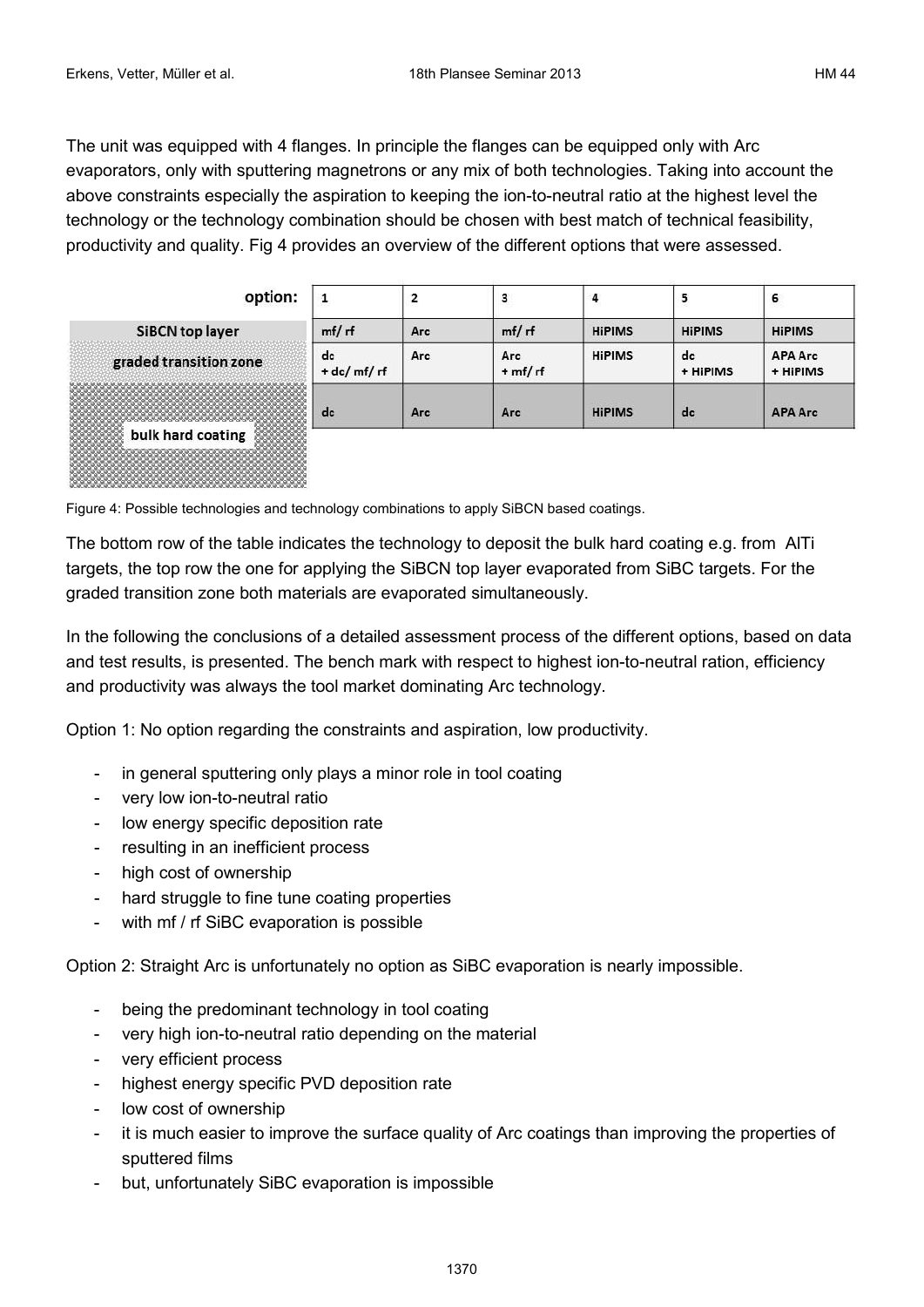Option 3: No option regarding the constraints and aspiration, mf / rf jeopardizes Arc efficiency and thus productivity.

- combination of high and low ionization processes
- mf/ rf will reduce significantly the positive ion-to-neutral ratio in the plasma coming from Arc
- Arc ions will be lost for film growth as they contribute to sputtering on the mf/ rf magnetrons
- this would be acceptable as Arc provides the highest energy specific PVD deposition rate
- higher efficiency of the process compared with option 1
- low to medium cost of ownership
- in case of rf high effort regarding shielding etc.
- with mf / rf SiBC evaporation is possible

Option 4: No option regarding the constraints and aspiration, pretty low productivity, no outstanding advantages that would justify a stand-alone solution.

- expensive niche technology
- relatively high ion-to-neutral ratio depending on the material
- as straight configuration it is a very inefficient process
- very low energy specific deposition rate
- factor 2-10 lower than Arc (depending on parameter set-up and distance to the substrates)
- pretty high cost of ownership
- as stand-alone solution it is not and won't be competitive in tool coating
- SiBC evaporation is possible

Option 5: No option regarding the constraints and aspiration, low productivity, a combination with dc sputtering in general jeopardizes any approach to a higher portion of ionized species.

- it represents a combination of 2 inefficient processes
- dc will reduce significantly the positive ion-to-neutral ratio in the plasma coming from HIPIMS
- ionized metal species from HIPIMS will be lost for film growth as it contributes to sputtering on the dc magnetrons
- so a twofold negative effect on the ionization
- low energy specific deposition rate
- inefficient process
- high cost of ownership
- HIPIMS SiBC evaporation is possible

Option 6: The only option regarding the constraints and aspiration. The Arc- HIPIMS hybrid configuration is the only way to keep the ion-to-neutral ratio of the evaporated species on the highest level and being able to synthesis material combinations that can´t be achieved with straight Arc. There is no other option, as HIPIMS as stand-alone solution might be interesting on lab scale but not when efficiency, productivity and cost are the dominant driving factors. Where Arc as stand-alone solution is not an option the Arc – HIPIMS hybrid technology makes sense.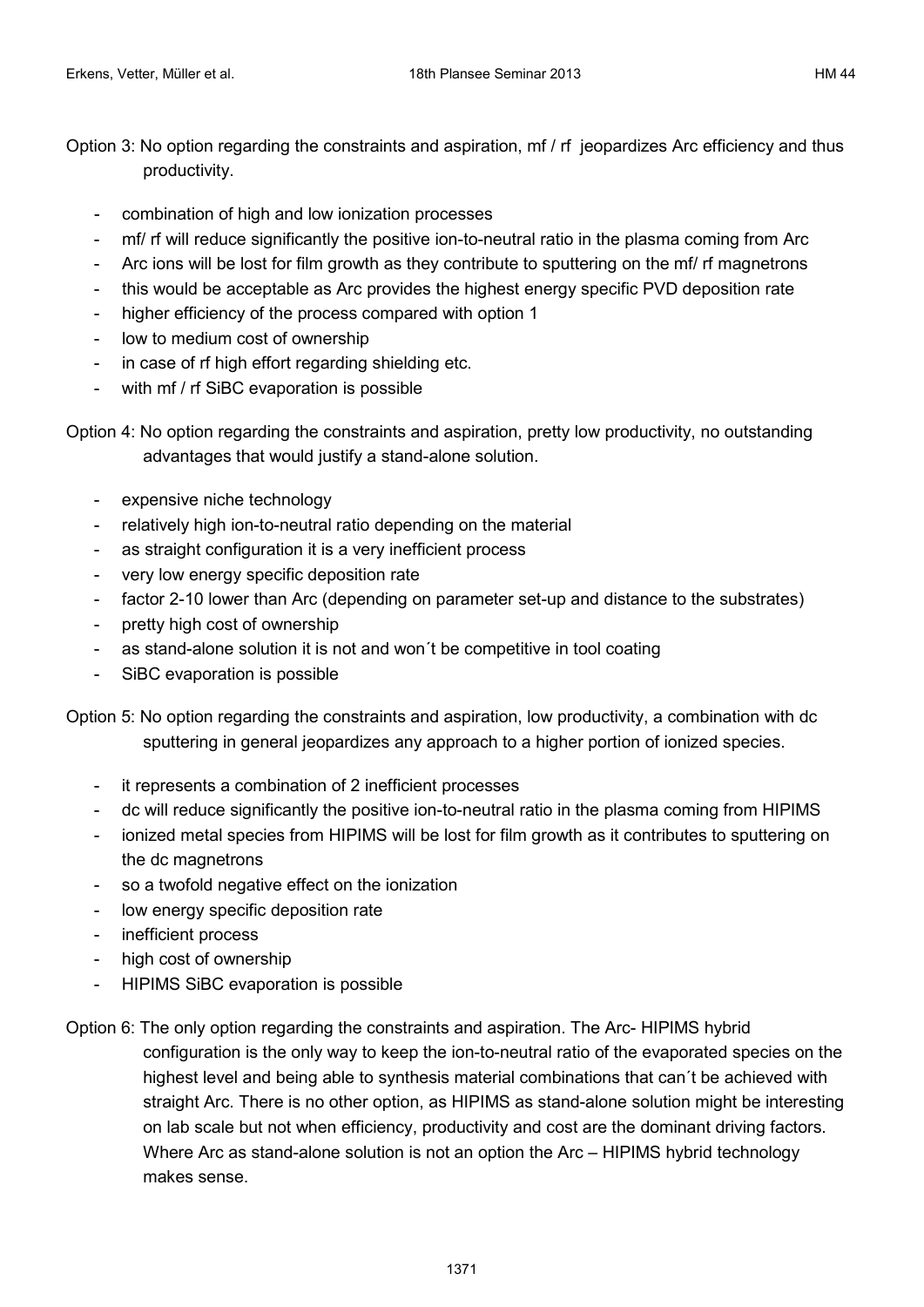- combination of 2 high ionization processes
- for the predominant Arc technology the possibility to synthesize unique material compositions is worth more than the minor loss in efficiency due to HIPIMS
- the much higher ion flux from Arc evaporators contributes to the sputtering on the HIPIMS magnetrons
- this would be acceptable as Arc provides the highest energy specific PVD deposition rate anyway
- efficient process
- low to medium cost of ownership
- HIPIMS SiBC evaporation possible

The selection process resulted in option 6 the HI3 technology, the combination of APA Arc and HIPAC, Sulzers HIPIMS technology. The production coating unit used for the development work was configured as hybrid system equipped with four flanges for Arc evaporators and/or sputtering magnetrons. Two flanges were arranged each provided with innovative APA Arc evaporators and planar sputtering magnetrons on the opposite side of the chamber. On the sputtering magnetrons the SiBC targets were mounted and on the APA Arc evaporators the targets to evaporate the material for the hard bulk coating, in the first approach with AlTi. The arrangement is illustrated in Fig. 5.



Figure 5: The HI3 hybrid arrangement in a DOMINO L system, the combination of 2 APA Arc flanges and 2 planar sputtering magnetrons. The second sputtering magnetron sits in the opened front door. In the future one could also think about an arrangement from 2 APA Arc flanges and 2 flanges with APA sputtering magnetrons that run in a cascaded HIPIMS mode.

HI3, High Ionization Triple, represents a holistic approach to a unique hybrid technology. It is the combination of 3 high ionization processes in one PVD coating system:

APA\* Arc + HIPAC\*\*\* *(HIPIMS + AEGD\*\*)* = HI3

\*Advanced Plasma Assisted, \*\* Arc Enhanced Glow Discharge, \*\*\* High Ionization Plasma Assisted **Coating**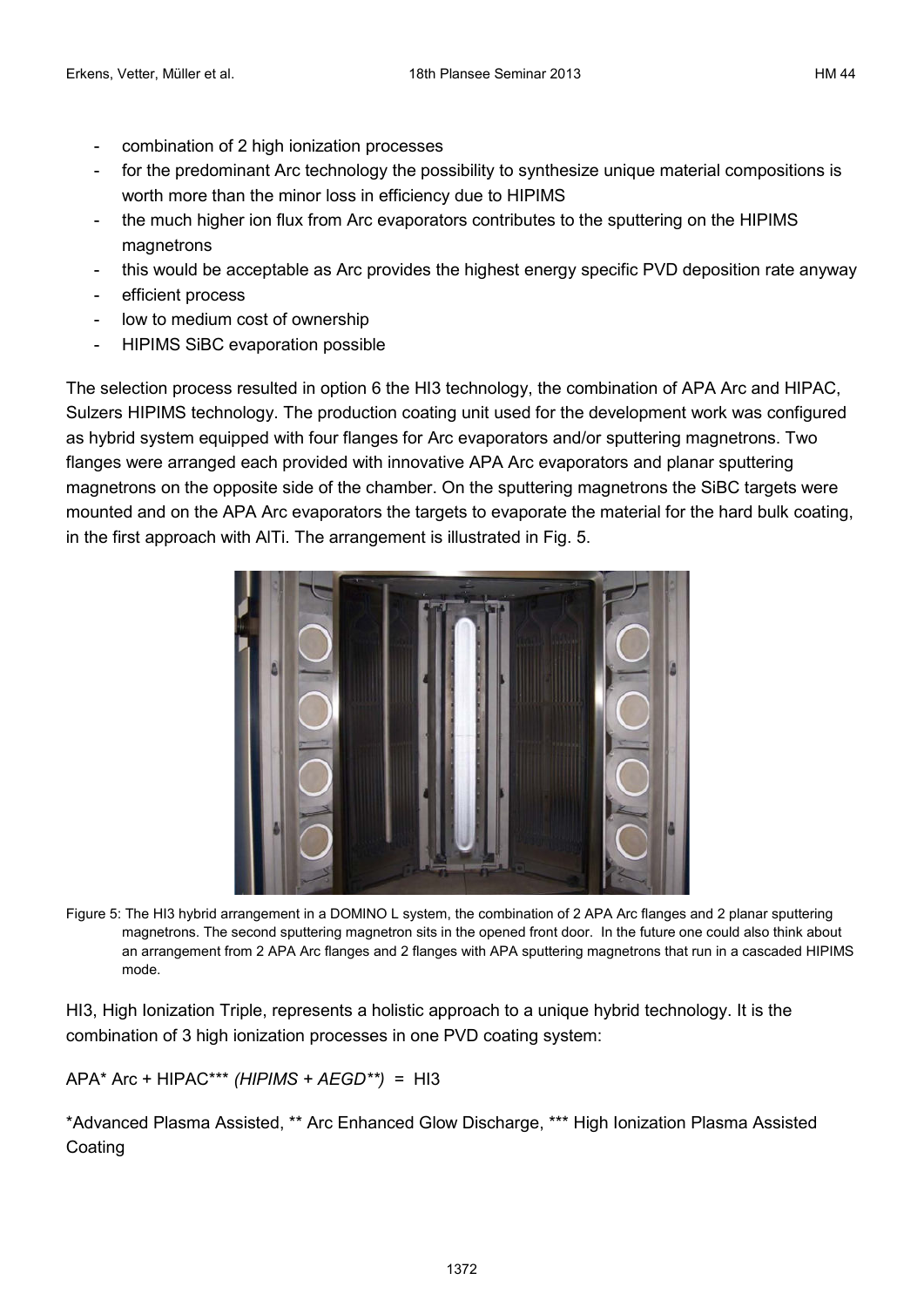The AEGD (Arc Assisted Glow Discharge) process is always used as an exceptionally effective ioncleaning method prior to film deposition. The generation of an extremely dense inert gas plasma (generally argon) and application of a negative bias voltage to the tools and components results in cleaning of the latter by means of ion bombardment. Such ion etching is described very graphically in the relevant technical literature as "micro-blasting in the atomic range". [7] In combination with HIPIMS during film deposition the AEGD supports the process by means of pre-ionization of the reactive gases to suppress any poisoning effect to the greatest possible extent. In principle the AEGD process could also be used for electron heating also during film growth. This can be achieved by a positive or a bipolar pulsed bias voltage.

The Al55Ti45 was evaporated by APA Arc and the SiBC by HIPIMS in a reactive nitrogen atmosphere with the initial parameter set for HIPIMS shown in Fig. 6. These parameters resulted from a first optimisation loop ideally adapted to the needs of a high performance tool coating for the machining of exotic materials. HIPIMS offers a wide range of possible parameter set-ups best suited to various applications.



Figure 6: Initial HIPIMS parameter set-up during the HI3 hybrid deposition of a first SIBONICA system

# **Results and Discussion**

# *SIBONICA, the High Performance Tool Coating for Today and Tomorrow*

SIBONICA is one of the first layers applied using the HI3 technology From the fracture image (Fig. 7) one gets the compact structure with the amorphous top layer.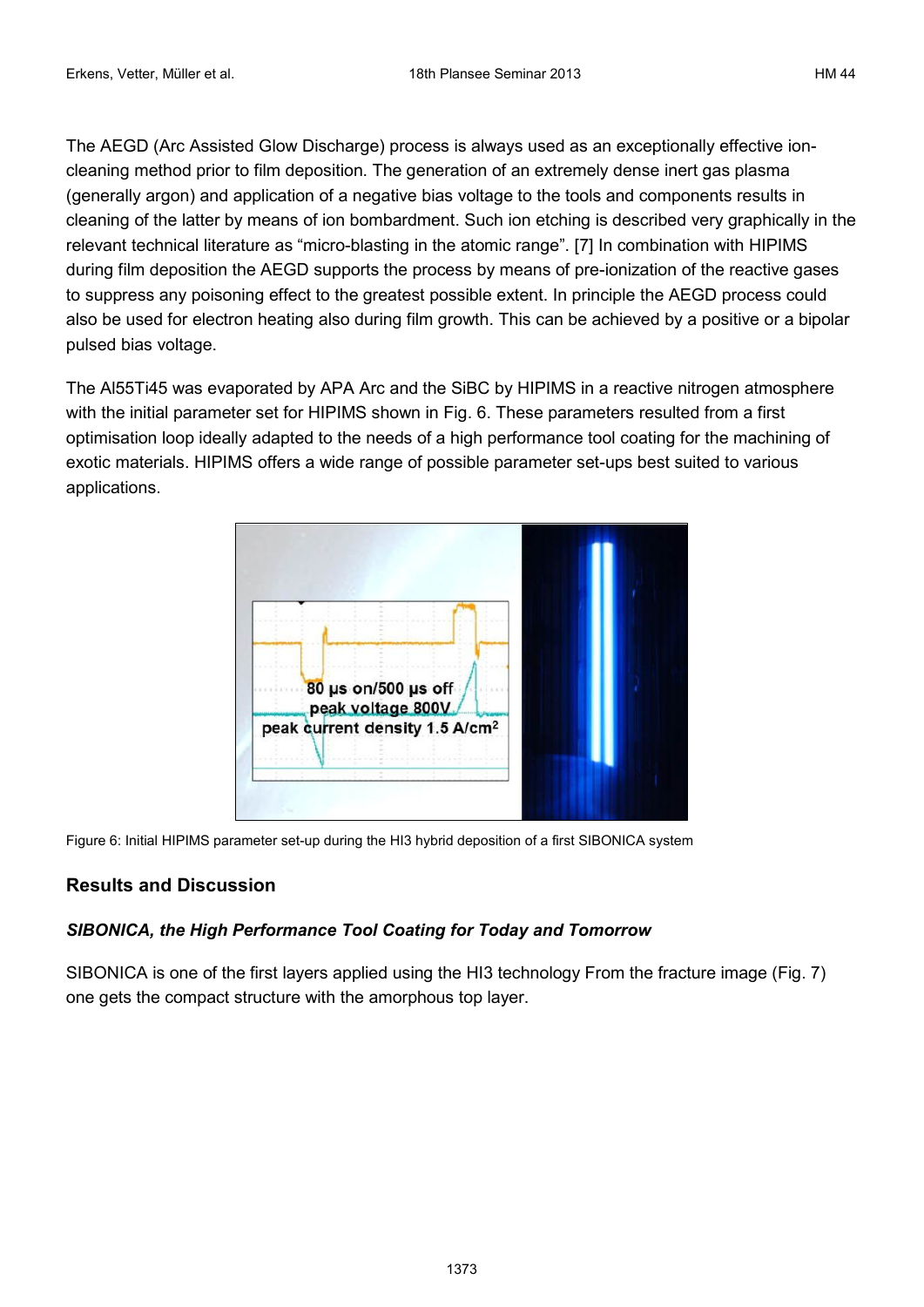



(a) FIB (focussed ion beam) prepared cross section, (b) fracture cross section

The FIB cut (Fig. 7(a)) provides a better impression about the micro structure. A fine columnar structured bulk layer followed by a mixed phase resulting from hybrid (HI3) operation, merging into a transition, nano composite like zone and ending up in an amorphous SiBCN top layer deposited with straight HIPAC. The properties of each layer were measured as follows:

HIPAC: SiBCN

| micro hardness:   | 20 GPa  |  |  |
|-------------------|---------|--|--|
| E-Modulus:        | 250 GPa |  |  |
| elastic recovery: | 72%     |  |  |
| amorphous         |         |  |  |

HI3 mixed phase: Al55Ti45/SiBNC micro hardness: 28 GPa E-Modulus: 350 GPa elastic recovery: 68% nano structured, fine columnar

APA Arc base layer: Al55Ti45 micro hardness: 27 GPa E-Modulus: 300 GPa elastic recovery: 65% fine columnar

Interesting is the high elastic recovery, that fraction of a given deformation of the amorphous film which behaves elastically. The coating thickness was in the range of 3µm typical for a tool coating. Rockwell C indentation tests on cemented carbide inserts showed a perfect adhesion of HF1. So the process set-up of the above coating (Fig. 7) was the basis for further adaptation and optimization. After several optimization loops Inconel substrates were prepared for oxidation tests. Taking the fractional TEM image (Fig. 8) one can see again clearly the 3 zones of different structure. Higher magnification identified the nano-structured character.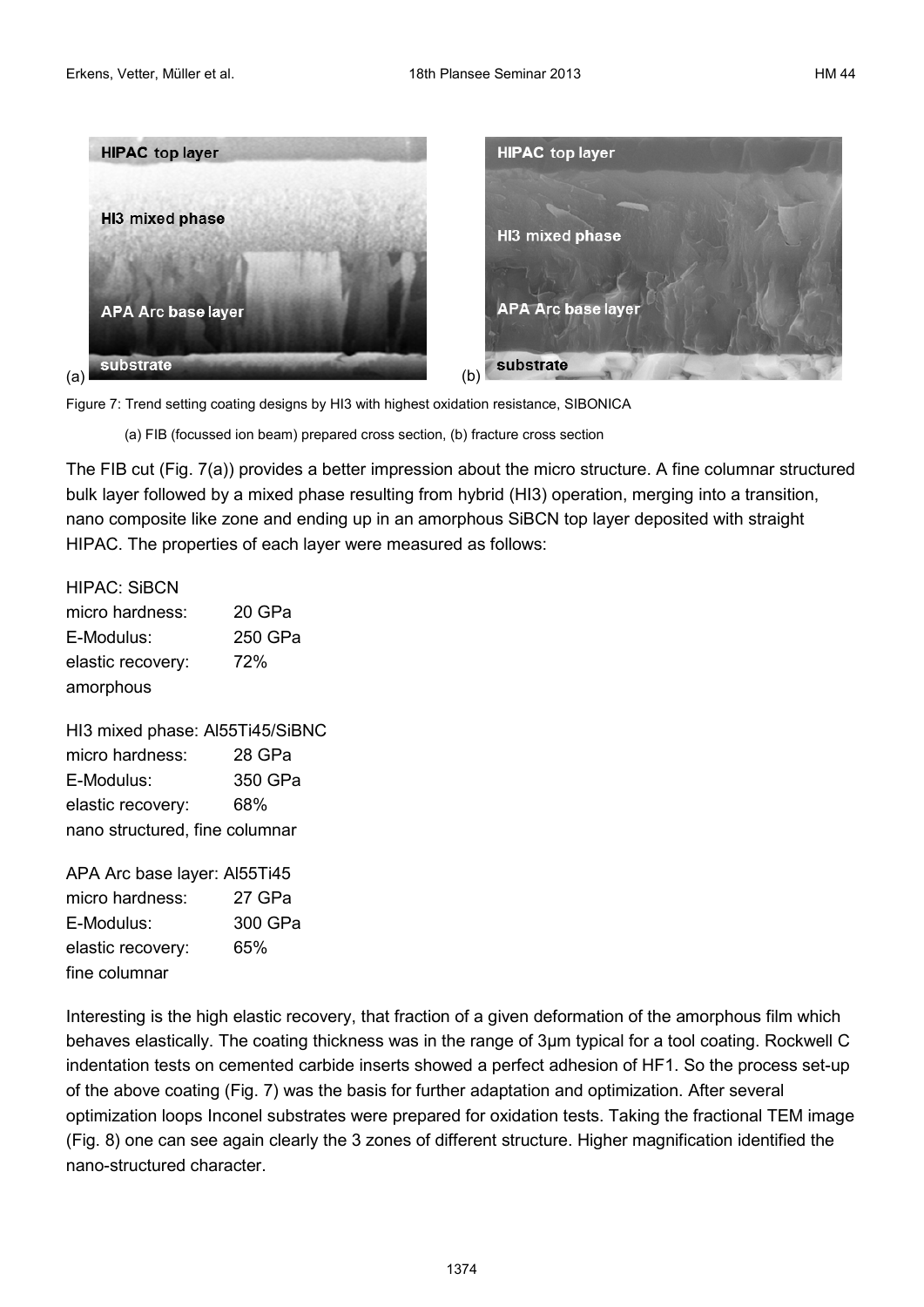

Figure 8: SIBONICA fractional TEM image



Figure 9: SIBONICA fractional TEM images of the interfaces

Investigating the interfaces one can see a very good bonding between the different layers. Considering the image on the left hand side of Fig. 9, there is again the amorphous top, not 100% defect free, the transition zone, the mixed phase and the dense fine columnar bulk layer. From the bulk to the mixed phase (from c to b) the grain refinement is obvious driven by the Si. As we have grains in the hundreds of nm range inside the bulk, the grain size in the mixed zone is in the 10nm range. The mixed zone has a nano-laminated structure caused by the use of HIPIMS SiBC and APA Arc AlTi evaporation at the same time and the rotational speed. Before merging into the amorphous top layer a SiBCN/AITIN nanocomposite zone (a) is passed with a dominating SiBCN amorphous matrix because Arc AlTi evaporation was stepwise reduced to zero before ending up with a SiBCN top layer. The bonding of the dense and fine columnar AlTiN bulk layer to the substrate is perfect as shown in Fig. 9, right hand side image.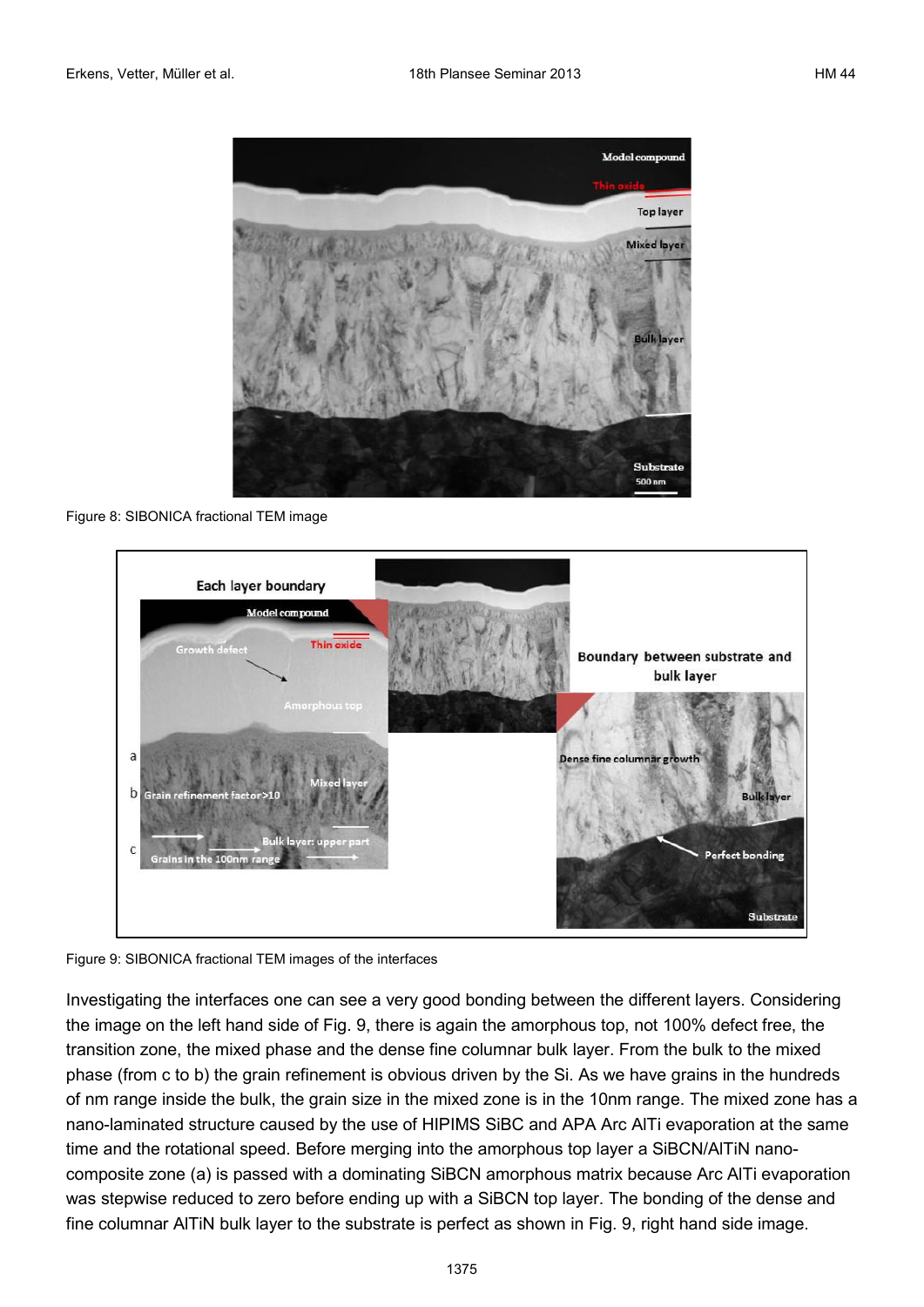The coating with the illustrated layer design was chosen for first tempering trials. The SIBONICA coated Inconel sample was exposed to a temperature of 950°C in air for 3h. Very fast a stable protective oxide layer with a thickness of about 100nm was generated. This reactive layer protected the underlying coating stacks against oxidation. The cross section of such tempered SIBONICA film is shown in Fig. 10 (a).





Figure 10: (a) SIBONICA fractional cross section after tempering at 950°C in air for 3 hours

(b) fracture cross section of a partly oxidized Ti80Si20N coating after tempering at 950°C in air for 3 hours

Fig. 10 (b) illustrates the result after tempering a Ti80Si20N coated sample at 950°C in air for 3 hours as reference. The coating was partly oxidised with an oxidation depth of 1,200nm. The substrate is still protected. By optimizing the coating composition as well as the texture, such TiSiN based coatings show higher oxidation resistance like for instance a micro-alloyed APA Arc TiSiXN coating also known as M.POWER.

The next step was to increase the temperature while tempering SIBONICA in air. 3 hours at 1,200°C in air led again to a fast generation of an oxide layer that stayed within the SiBCN toplayer (Fig. 11). The thickness of the oxide layer (200nm) slightly increased compared with the result shown in Fig. 10.



Figure 11: SIBONICA fractional cross section after tempering at 1,200°C in air for 3 hours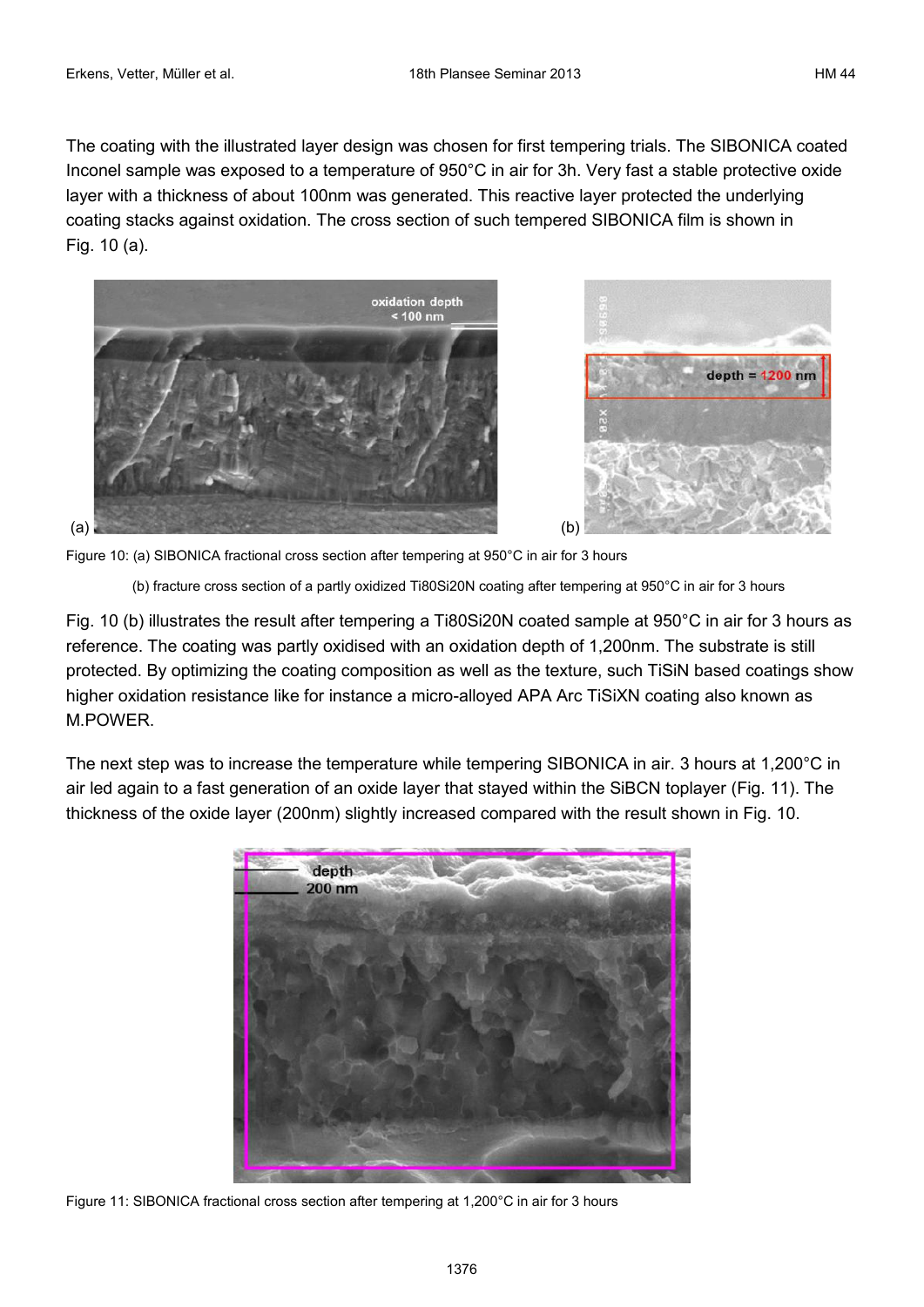SIBONICA films have been showing outstanding thermal properties so far. Most probably the protective layer is composed of Si and O as reported in [3]. First analysis proved that. Whether also silica and boron oxide is generated that usually comes with nice lubricious properties hasn´t been clear so far but appears most likely. The analysis will be carried out during next phase annealing tests at temperatures higher than 1,200°C.

#### *First Cutting Test Results*

First cutting tests should prove the overall coating properties. Cemented carbide inserts were coated with a 3 $\mu$ m thick AITIN based SIBONICA film. Turning tests with different materials were carried out and the results were compared with the particular references. Fig. 12 shows the results of turning Ti6Al4V, hardened steel and Inconel. The increase in performance machining these exotic materials has been at least 50%. These are very encouraging results and underline the high potential of SIBONICA films to become the next generation of high performance tool coatings.



Figure 12: Results from cutting tests with AlTiN based SIBONICA

## **Outlook**

To further prove the outstanding thermal properties of the above illustrated SIBONICA films, the next step will be to extend the time the coated part is exposed to 1,200°C in air and to further increase the temperature.

With the clear objective to further increase the oxidation resistance and phase stability the SiBC will be for instance evaporated in a nitrogen/oxygen atmosphere to get SiBCN(O) films. SiBCN based coatings will be doped with additional elements like Y, Hf, Ce or other rare earth metals or in general other elements supporting the thermal stability. To further improve the stability of the bulk layer and the mixed zone, SiBCN will be combined with e.g. AlCrXN, CrSiXN, TiSiXN or other hard coating compositions. Initial trials with the combination Arc TiSiXN and HIPAC SiBCN already showed promising results.

The properties of the single layers were measured as follows and the coating design one can get from the ball crater image presented in Fig. 13: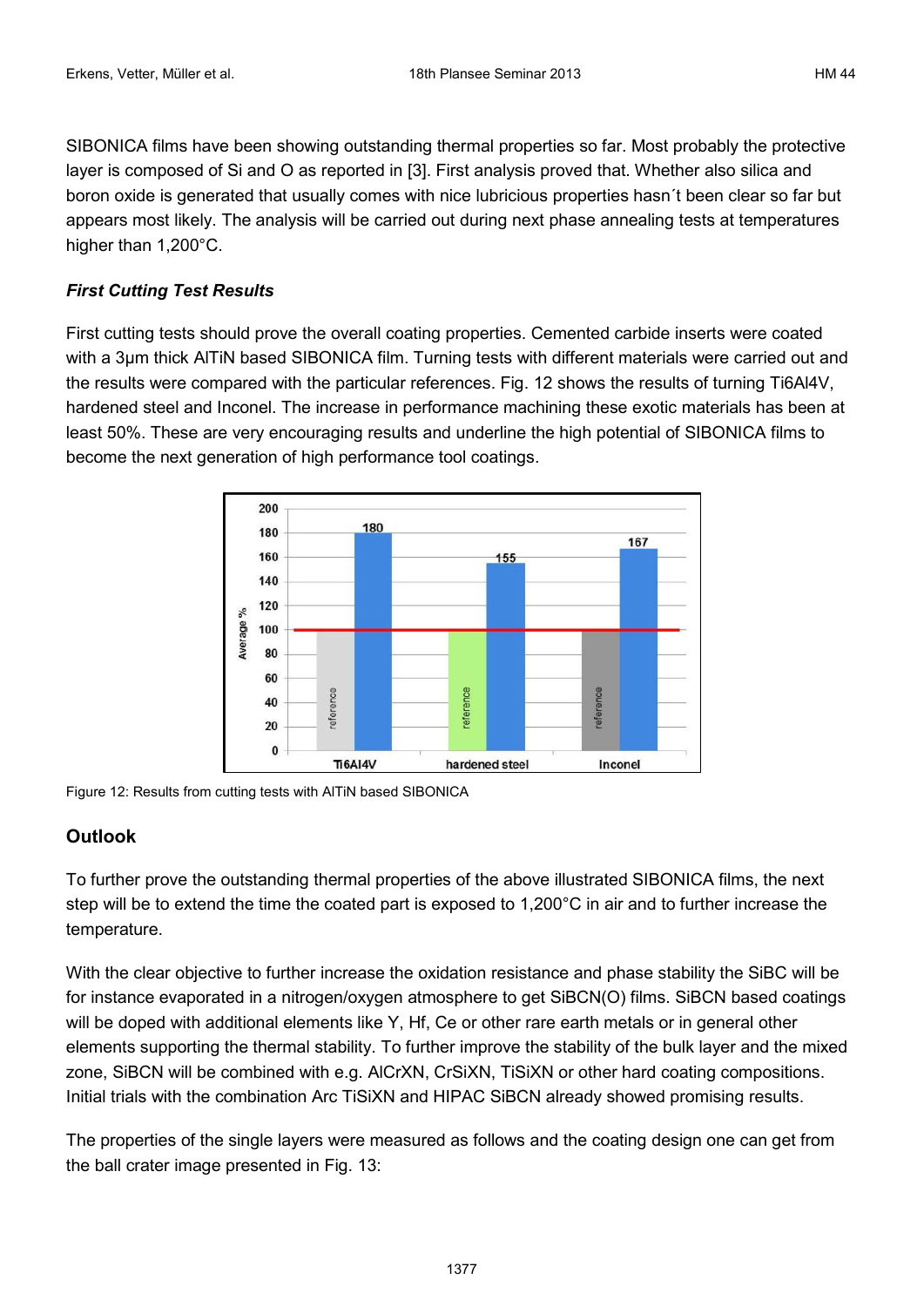#### **SiBCN**

micro hardness: 20 GPa E-Modulus: 250 GPa amorphous

#### Al55Ti45/TiSiXN/SiBCN

micro hardness: 26 GPa E-Modulus: 320 GPa nano structured, fine columnar

#### Al55Ti45/TiSiXN

micro hardness: 30 GPa E-Modulus: 360 GPa nano structured, fine columnar

#### Al55Ti45

| micro hardness: | 27 GPa  |  |  |
|-----------------|---------|--|--|
| E-Modulus:      | 300 GPa |  |  |
| fine columnar   |         |  |  |



Figure 13: Ball crater of a TiSiXN based SIBONICA coating

Further steps will be taken to design the transition zone more into the direction of a nano composite, where a predominant amorphous SiBCN or SiBCN(O) phase serves as matrix as well as reducing the bulk thickness and thus increasing the nano composite transition zone.

MoSiB is well known for high temperature applications [8]. Using MoSiMe(C)B for reactive evaporation in N, O or C containing atmospheres in combination with MeN, MeCN, Me<sub>x</sub>O<sub>y</sub>, MeON, MeCON hard coatings containing Me = Ti, Al, Si, Cr, Zr, Nb, Y, and related mixtures could be another approach to novel high performance and high temperature resistant films for various applications.

The basis for these developments will be the HI3 technology. Considering the above mentioned technology options the question remains open what will be the future of HIPIMS as stand-alone solution or the combination with technologies other than Arc. HIPIMS is and will be an interesting complementary technology. As stand-alone solution most probably it is not going to play a major role for tool coatings in the future as it has not been valid for MSIP in general so far. It might substitute here and there dc sputtering but apart from that it could become complementary as for the HI3 technology. The installed base for PVD tool coatings is dominated by the Arc technology and this will not change within the next decades because of the installed base itself and the ever improving Arc evaporator technology. Figure 14 illustrates impressively what most innovative Arc technology can do.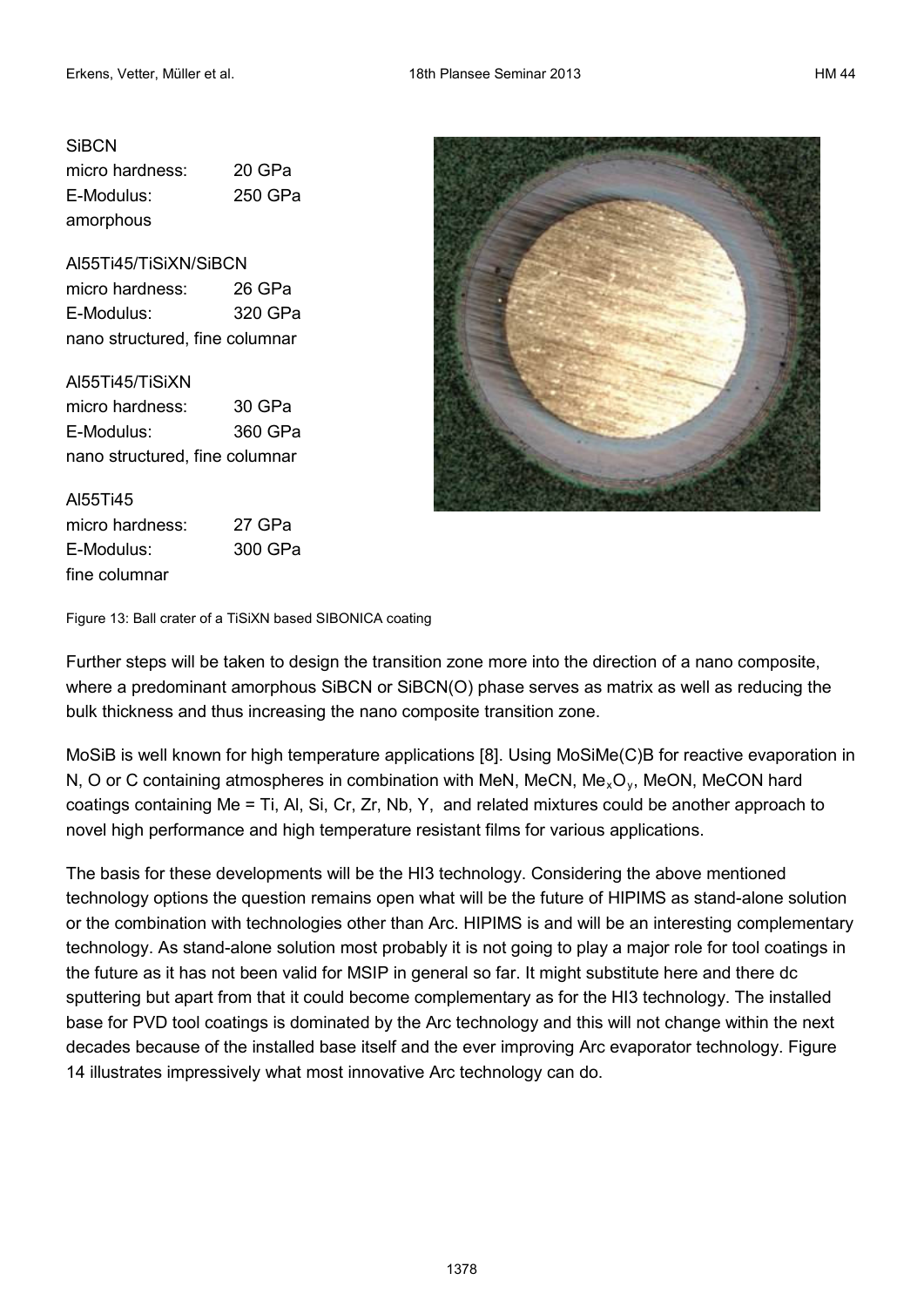

Figure 14: Applying a hard coating on a super mini tool with a diameter of 48µm using the APA Arc technology.

The continuous development of Arc evaporators like for the APA Arc technology resulted in a dramatic reduction of the amount and the size of the emitted micro particles. Thus also super mini tools with diameters in the 50µm range can be coated with top quality (Fig.14, right hand). Considering a standard industrial production not operated under clean room conditions and with highest maintenance effort after each batch, there will never be a defect free PVD tool coating. Besides the tool preparation the coated parts should be post treated anyway to improve the performance, because the surface quality can always be improved no matter what technology was used to apply the films. For HIPIMS there could be some niche applications. Feasibility studies are on the way e.g. for HSS thread cutters. To coat temperature sensitive materials, the low temperature deposition and the combination with PAVCD could become a scope of application where is a chance that HIPIMS will replace in part conventional sputtering.

In the future may be it will make sense to use the ionized species coming from magnetrons run in HIPIMS mode for the sputtering on dc magnetrons (metal ion sputtering). That might be of interest for materials that are not easy to be sputtered in a Argon plasma. In any case once one combines a high ionization process like HIPIMS or Arc with a low ionization process like conventional dc sputtering, a decrease in the ion-to-neutral ratio will be the result. In contrast, the combination of two high ionization processes like HIPIMS and Arc will always stay on a high degree of the ion-to-neutral ration even if the ions extracted from the Arc source are additionally used for sputtering on the HIPIMS magnetron. One will lose highly ionized film growing species but the sputtering rate on the HIPIMS target could be increased. That might be of interest to increase the deposition rate especially for such materials that can´t be evaporated by Arc. During the development of SIBONICA this effect has been seen when operating in the hybrid mode. Running the Arc sources and superimposing the HIPIMS deposition, resulted in a slight decrease in bias current. It indicated that less ionized species coming from the Arc sources reached the substrate. The assumption was that ions extracted from the Arc evaporators contributed to the sputtering on the HIPIMS targets driven by the ionization gradient. Of course there are